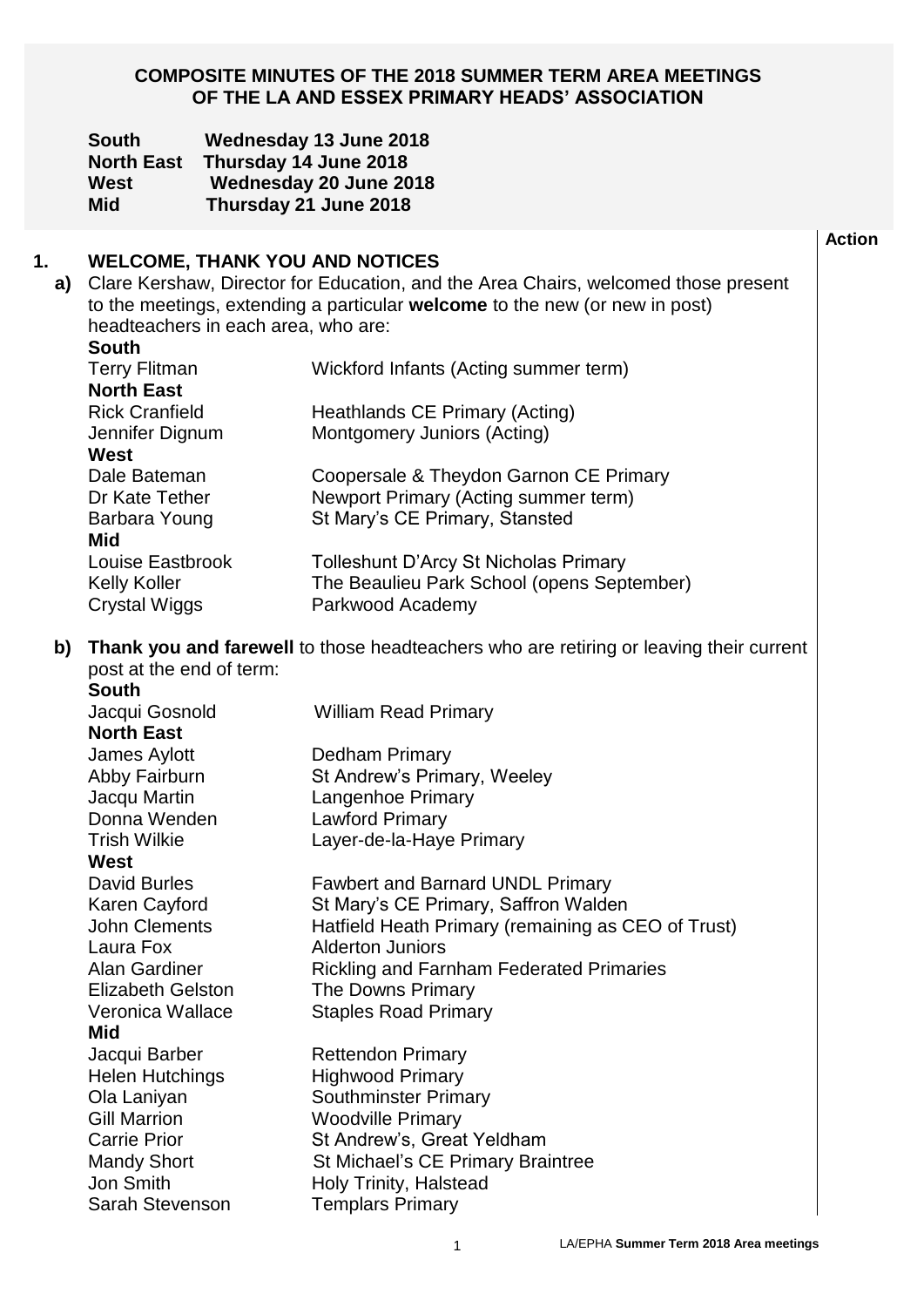#### **2 INFORMATION ABOUT PROPOSED SALE OF ESSEX EDUCATION SERVICES (EES)**

The Professional Officer informed headteachers that a recommendation has been made to sell Essex Education Services (EES) via a competitive auction process, which includes the disposal of the asset, liabilities and contracts of EES. On 14<sup>th</sup> June (following a call-in to discuss the proposal), the Cabinet made the decision to proceed with the sale.

The sale includes the following assets:

- Target Tracker
- Education Finance Support
- Support for Governors
- Clerking Agency
- Schools HR
- Professional development
- **Educational Visits**

The sale does not include a number of services regularly used by Essex schools, including payroll, Essex Legal Services, Initial Teacher training, the recruitment website and outdoors learning (the facilities in the country parks etc). The LA's statutory responsibility for recruiting LA governors will remain in the Education Team.

EPHA representatives (and representatives from the other headteacher and governor associations) have met with Councillor Gooding to discuss the proposed sale and to share their concerns, particularly around the sale of HR.

If the sale does proceed according to the proposed timetable, a final decision will be made on 31 August. However, any change will not affect existing contracts with schools, and all EES staff will be transferred under TUPE arrangements to the new company.

In one meeting, a headteacher expressed his concern that if EES is sold to a commercial company it was very likely that the cost of the services will rise, particularly as a key reason for the sale is to encourage investment. He argued that this will have a major impact on school budgets.

#### **3 LOCAL AUTHORITY UPDATE**

**Clare Kershaw,** Director of Education **Ruth Sturdy,** SEND Transformation Manager **Lisa Fergus** (South meeting) **Lyn Wright** (North East meeting) **Nicola Woolf** (West Meeting) **Liz Cornish** (Mid meeting)

#### **a) EDUCATION TEAM RESTRUCTURE**

The restructure of the whole education team aimed at re-configuring services within quadrants is nearly complete. Clare shared the structure chart and appointments so far.

The quadrant structure will enable services to be delivered in an integrated way nearer to schools, children and their families, strengthening the service and increasing the responsiveness of the LA teams. Clare stressed that a particular aim was to support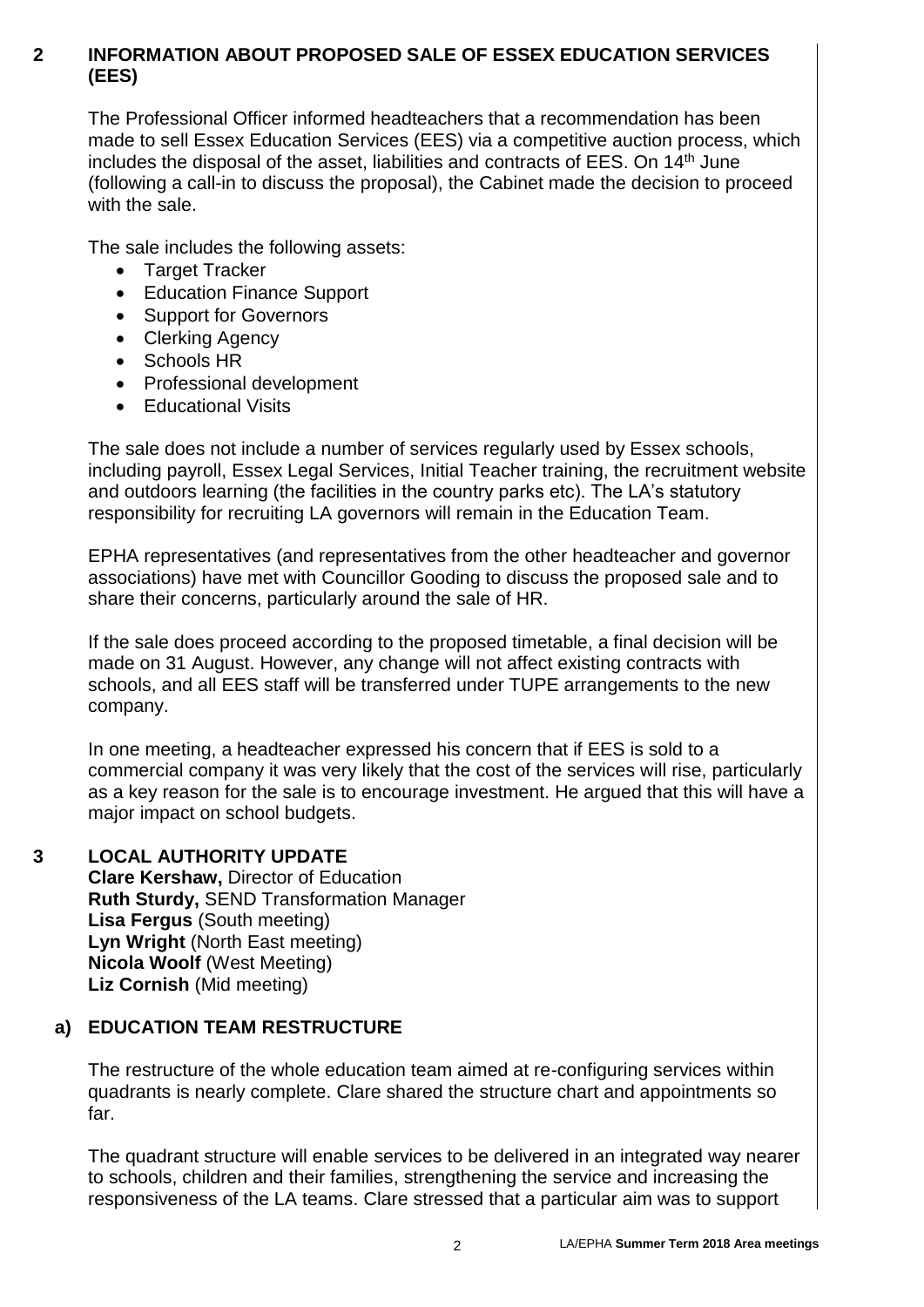vulnerable children, including pupils at risk of exclusion. The teams have started to work together and are already seeing a positive impact of the integration.

The four Assistant Directors have been appointed, along with (most of) the SEND Quadrant Leads and the Quadrant Head of Education and Early Years. They are:

**South quadrant** Assistant Director of Education Lisa Fergus SEND Quadrant Manager Kerry Howard Head of Education and Early Years vacant – Maz Norman acting up **North East quadrant** Assistant Director of Education Philippa Holliday (starts September) SEND Quadrant Manager Ros Somerville Head of Education and Early Years Lyn Wright **West quadrant** Assistant Director of Education Nicola Woolf SEND Quadrant Manager Chris O'Nions Head of Education and Early Years vacant (covered by Nicola Woolf) **Mid quadrant** Assistant Director of Education Liz Cornish

SEND Quadrant Manager Tony Sales Head of Education and Early Years Alison Fiala

At each meeting (except North East) the Assistant Directors introduced themselves and explained their new role and vision. They have responsibility for the outcomes of all children and young people in their quadrant, from ages 0 – 25 years.

The vision for the services has been considered by the teams:



Over the summer and into the autumn term there will be a comprehensive review of the SEND services, including the Education Psychology team, the Statutory Assessment Service and the Specialist Teacher team. Clare explained that service members are aware of the review; there are around 400 people in the service. The review needs to respond to the consultation that took place last year and the aim is to have a new SEND service in place by January 2020.

**CK**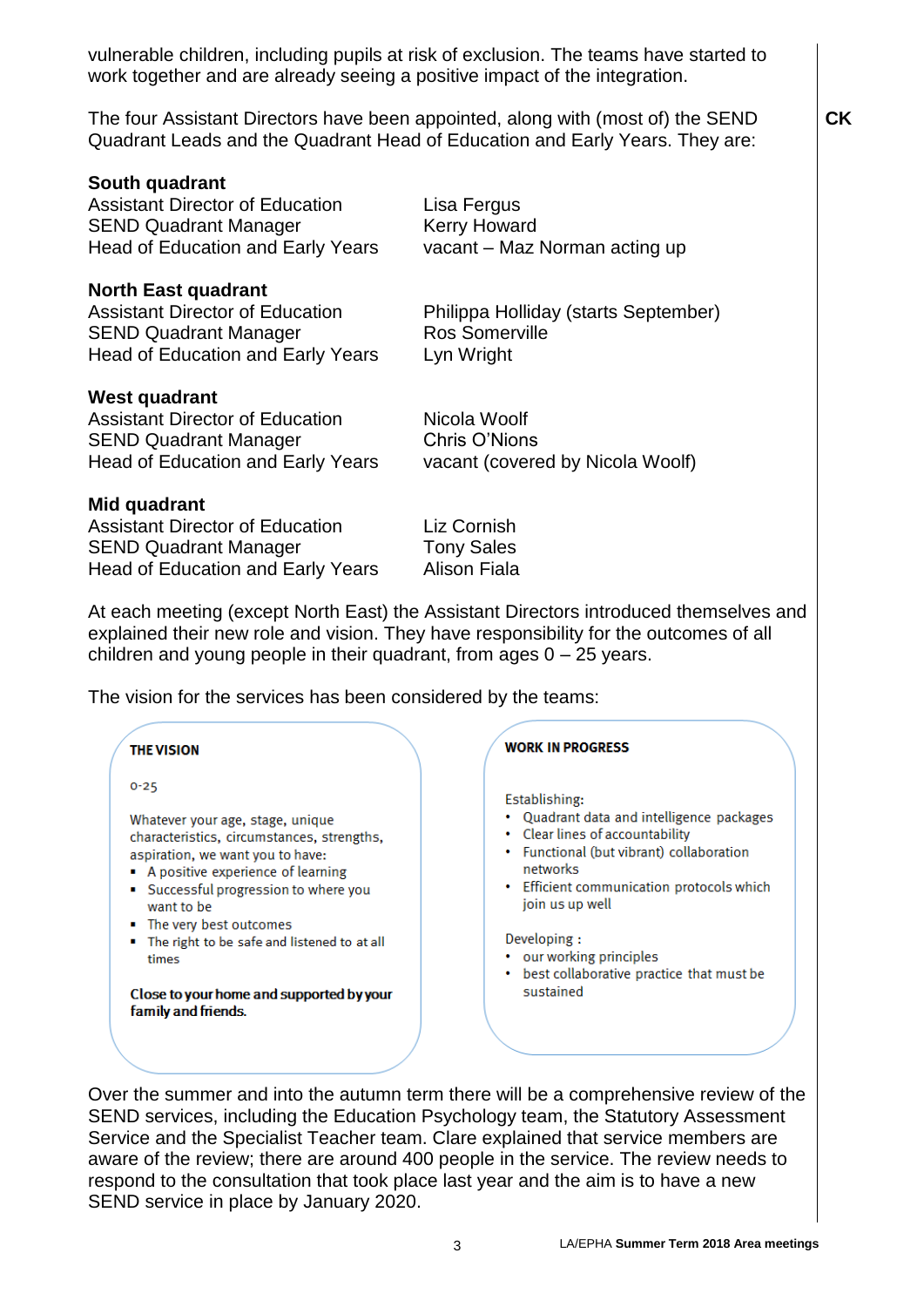# **b) AREA OUTCOMES AND STATISTICS**

The key characteristics for each quadrant were shared at the meeting.

|                        | <b>SOUTH</b>                      | <b>NORTH EAST</b>              | <b>WEST</b>                     | <b>MID</b>                          |
|------------------------|-----------------------------------|--------------------------------|---------------------------------|-------------------------------------|
| <b>Districts</b>       | <b>Basildon</b>                   | Tendring                       | Epping                          | Chelmsford                          |
|                        | <b>Brentwood</b>                  | Colchester                     | <b>Harlow</b>                   | Maldon                              |
|                        | <b>Castle Point</b>               |                                | Saffron Walden                  | <b>Braintree</b>                    |
|                        | Rochford                          |                                |                                 |                                     |
| <b>Pupil</b>           | 65,806                            | 45,599                         | 41,352                          | 53,685                              |
| numbers                |                                   |                                |                                 |                                     |
| <b>Schools</b>         | Special $-7$                      | Special $-5$                   | Special $-3$                    | Special $-5$                        |
|                        | Primary - 119                     | Primary - 104                  | Primary - 101                   | Primary - 126                       |
|                        | Secondary - 24                    | Secondary - 16                 | Secondary - 17                  | Secondary - 18                      |
|                        | <b>PRU - 1</b>                    | $CSS - 1$                      | <b>PRU - 1</b>                  | <b>CSS-1</b>                        |
| <b>Ofsted</b>          | 97.7%<br>G or O                   | 93%<br>G or O                  | G or O<br>89%                   | G or O<br>92%                       |
| outcomes               | Outstanding 33                    | Outstanding 18%                | Outstanding<br>3 %              | 19%<br>Outstanding                  |
| (31 March              | Good<br>96<br>R <sub>1</sub><br>3 | Good<br>75<br>$\%$             | 86%<br>Good<br><b>RI</b><br>10% | 73%<br>Good<br>R <sub>l</sub><br>7% |
| 2018)                  | Inadequate<br>$\mathbf 0$         | 7%<br>R <sub>1</sub>           | Inadequate<br>2%                | Inadequate<br>1%                    |
| Current<br>inspections |                                   | Inadequate<br>0%               |                                 |                                     |
| only                   |                                   |                                |                                 |                                     |
| <b>EHCP</b>            | 3.3% (2153 pupils)                | 3.3% (1499 pupils)             | 2.7% (1132 pupils)              | 3.8% (2066 pupils)                  |
| <b>SEN</b>             | 9.8% (6480 pupils)                | 10.8 % (4931                   | 9.9% (4089 pupils)              | 9.4% (5031 pupils)                  |
| <b>Support</b>         |                                   | pupils)                        |                                 |                                     |
| FSM <sub>6</sub>       | 21.7%                             | 26.1%                          | 19.8%                           | 18.3%                               |
| <b>Disadvantaged</b>   | 22.3%                             | 26.6%                          | 20.3%                           | 19%                                 |
| <b>Looked after</b>    | 0.5%                              | 0.5%                           | 0.4%                            | 0.4%                                |
| <b>Adopted</b>         | 0.6%                              | 0.6%                           | 0.5%                            | 0.6%                                |
| <b>Enhanced</b>        | $\overline{2}$<br>HI              | $\overline{2}$<br>HI           | HI<br>1                         | $\overline{2}$<br>HI                |
| provisions             | S&L<br>1                          | S&L<br>$\mathbf{1}$            | S&L<br>1                        | S&L<br>$\overline{4}$               |
|                        | <b>Dyslexia</b><br>$\mathbf 1$    | <b>SLD</b><br>$\overline{0}$   | <b>Dyslexia</b><br>1            | 1<br><b>ASC hubs</b>                |
|                        | $\overline{2}$<br>ASC hubs        | <b>ASC hubs</b><br>$\mathbf 1$ | <b>SLD</b><br>1                 |                                     |
|                        |                                   |                                | ASC hubs<br>1                   |                                     |
| <b>PVI settings</b>    | 175                               | 123                            | 143                             | 182                                 |
| <b>Childminders</b>    | 263                               | 213                            | 228                             | 268                                 |

Details of Multi Academy Trusts, SLIS Partnerships and Teaching Schools Alliances in each area can be found on the presentations, which are on the EPHA website. <https://essexprimaryheads.co.uk/meetings/termly-area/>

#### **c) REORGANISATION OF ATTENDANCE AND MECES SERVICES**

The restructure of the Children Missing Education/attendance team is in process. The plan is to separate out:

- attendance support for schools
- CME and elective home education
- Child employment and licensing

The service has been involved in a consultation and now the aim is to recruit and establish a new service by the first of August. It has been necessary to reduce the numbers in the service (by about 10 staff members) as this was previously funded by the ESG, but this restructure has provided the opportunity to consider the effectiveness and efficiency of the service and redesign it for the future. Julie Keating has been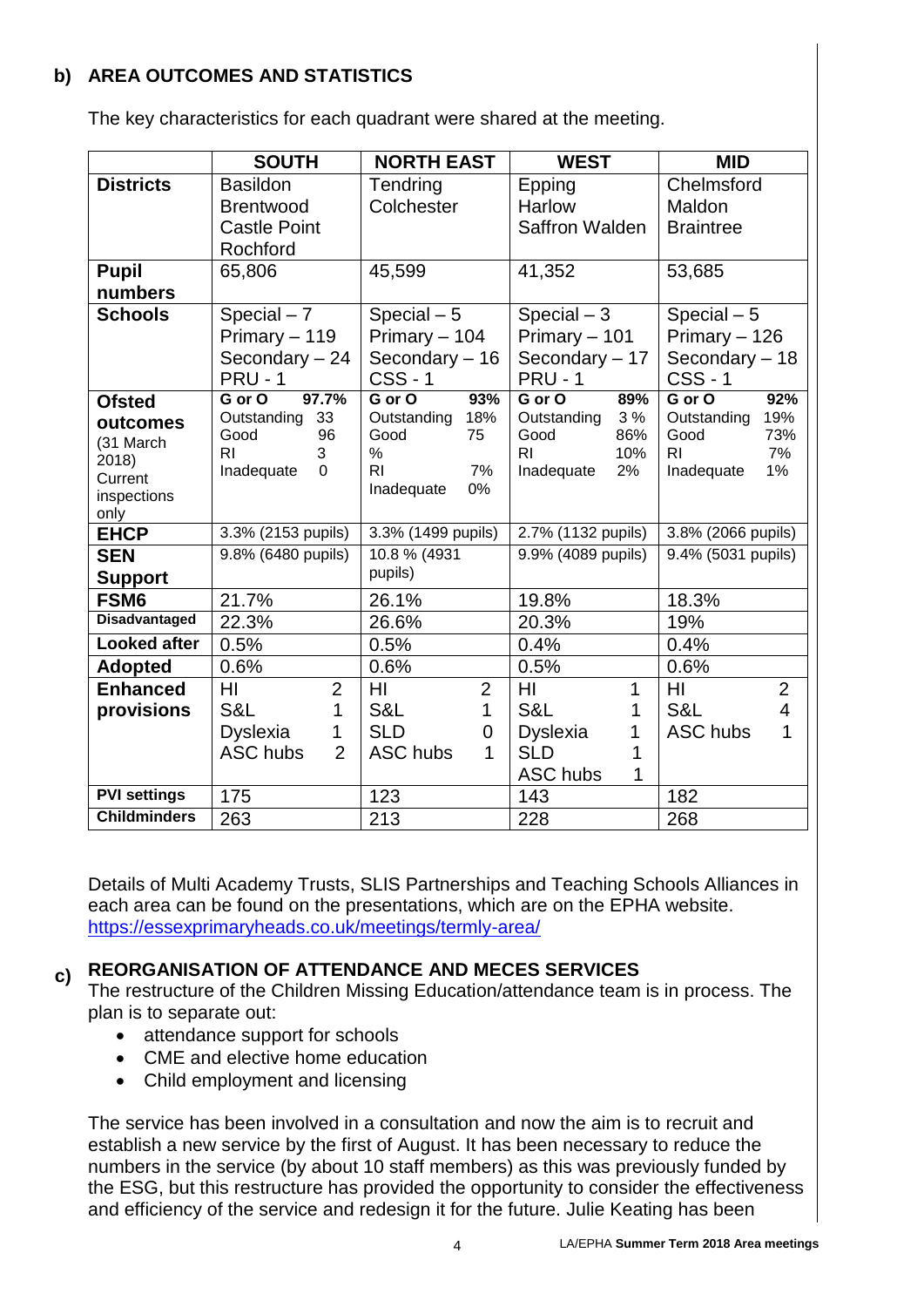appointed as the Education Access Manager.

Clare explained that the structure will include two dedicated attendance roles in each quadrant, who will work with schools to improve and develop effective practice around school attendance.

The LA will also create a dedicated Attendance Compliance Service and families may be referred directly into this service. The aim is to improve the referral service and, on the whole, if the paperwork is correct, a referral for prosecution will automatically be accepted. However, Clare noted that, in a number of cases, some prosecutions have been inappropriate and the non-attendance of pupils has been down to social issues, such as that child/young person having caring responsibilities. If referrals uncover such issues, the Local Authority will work with the school to support the family. She confirmed that other attendance companies will be able to refer into the Attendance Compliance Service.

The CME/Elective home education service will be in place to monitor and support those children and young people who come off role. There are currently 1,900 children in Essex who are educated at home. Section1 referrals will go directly to this team.



# **d) SCHOOL LED IMPROVEMENT SYSTEM UPDATE**

#### **SLIS survey**

The Project Board and Leads of Partnerships are using the outcome to plan next steps in terms of ensuring the sustainability and developing maturity of the partnerships.

#### **Peer Review Case Studies**

12 case studies are in the process of being finalised. These will be then be shared through the partnerships and on info link. They are providing great practice and examples that partnerships will be able to draw on.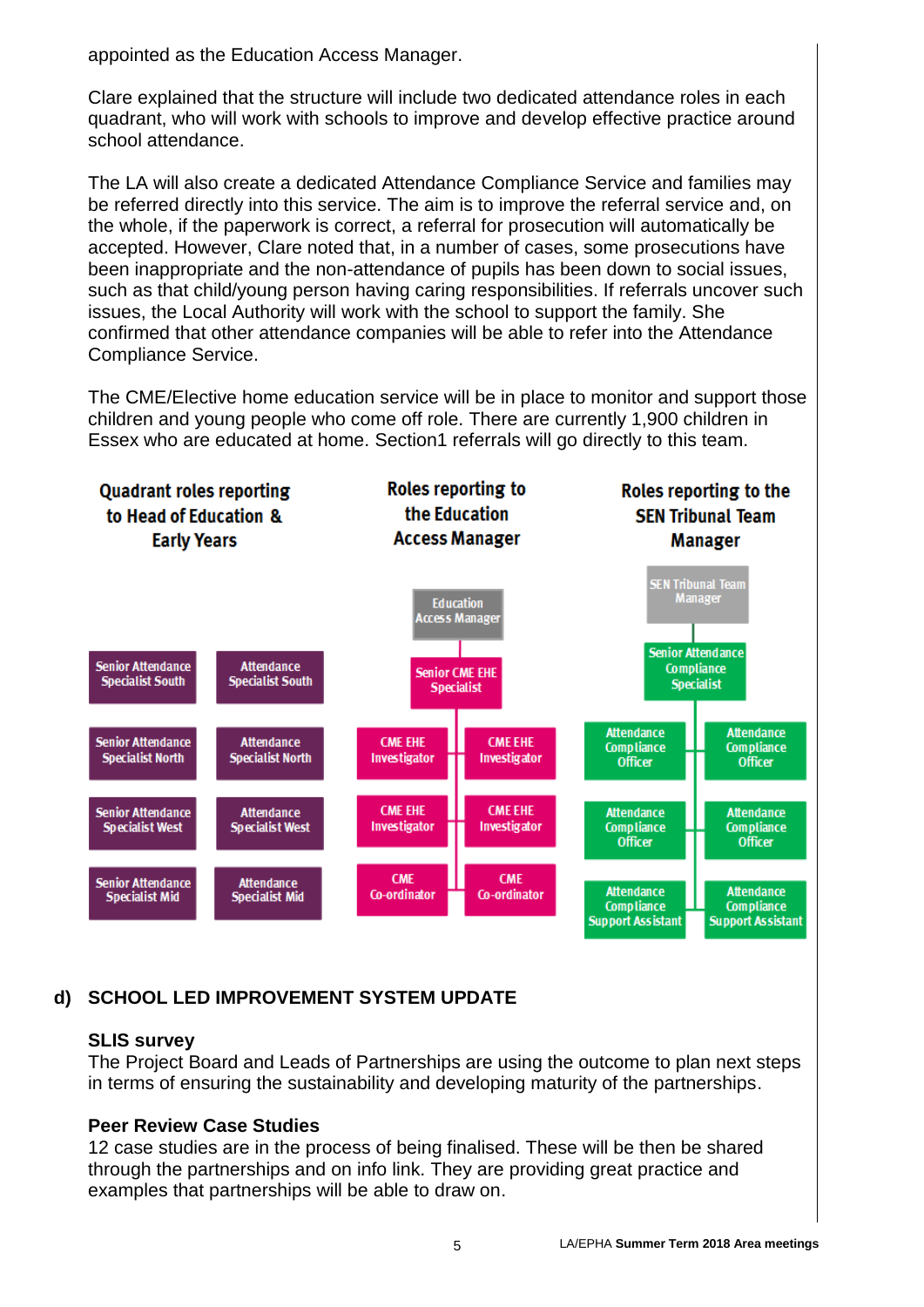Quadrant Meetings have been established with Leads of Partnerships and TSAs and headteachers have been elected to chair each group

- North East Nicky Sirett
- West Colin Raraty
- South Sue Jackson
- Mid Lisa Feldman

Meetings will also be attended by representatives from the Headteacher Associations.

#### **LA SEP time for Partnerships 18/19 (proposal)**

8 Core days per partnership –Universal offer May be able to submit an expression of interest for extra days

It was noted that the School-Led Improvement Partnership system in Essex has been favourably commented on by Ofsted, and some examples of quotes from inspection reports were shared at the meeting.

#### **e) REVIEW OF SCHOOL MEALS ADVISORY SERVICE**

The School Meals Support Service is a non-statutory, chargeable, ECC service providing compliance support to 67% of Essex Schools. The budget for the service is currently top sliced from the Essex LA maintained schools, via the Schools Forum or provided to academies as a traded offer.

Clare reminded the Executive that Schools Forum made the decision to establish the School Meals Advisory Service as a traded service from September 2018. An amount of £1.72 per pupil was de-delegated from the maintained primary schools block to fund the service from April to September (reduced from £4.12 per pupil in 2017/18). However, she explained that it will not be possible to establish a traded service by September and the service will continue until the end of March 2019, and become a traded service from April 2019.

This leaves the Authority with a gap in funding. Clare explained that she has considered the basic cost of the service and what the impact will be on the Local Authority. She has decided that schools who use the service will be asked to make a notional contribution of around £200 for the period from September to March and this has been agreed by the EPHA Executive. Any shortfall will be made up by the LA. This delay gives the Local Authority a chance to plan for an effective traded service.

Geraldine Smith, who is currently heading up the School Meals Support Service, noted that a short consultation was held at the end of the spring term.

What schools valued:

- Compliance: Support was critical
- Training: The highest add-on preference
- Relationships: You valued the professional support

What schools preferred:

- Pick and mix
- To choose the number of visits
- To design their own package of services

What was holding schools back:

- Cost for smaller schools
- Detail of add-ons
- Financial start dates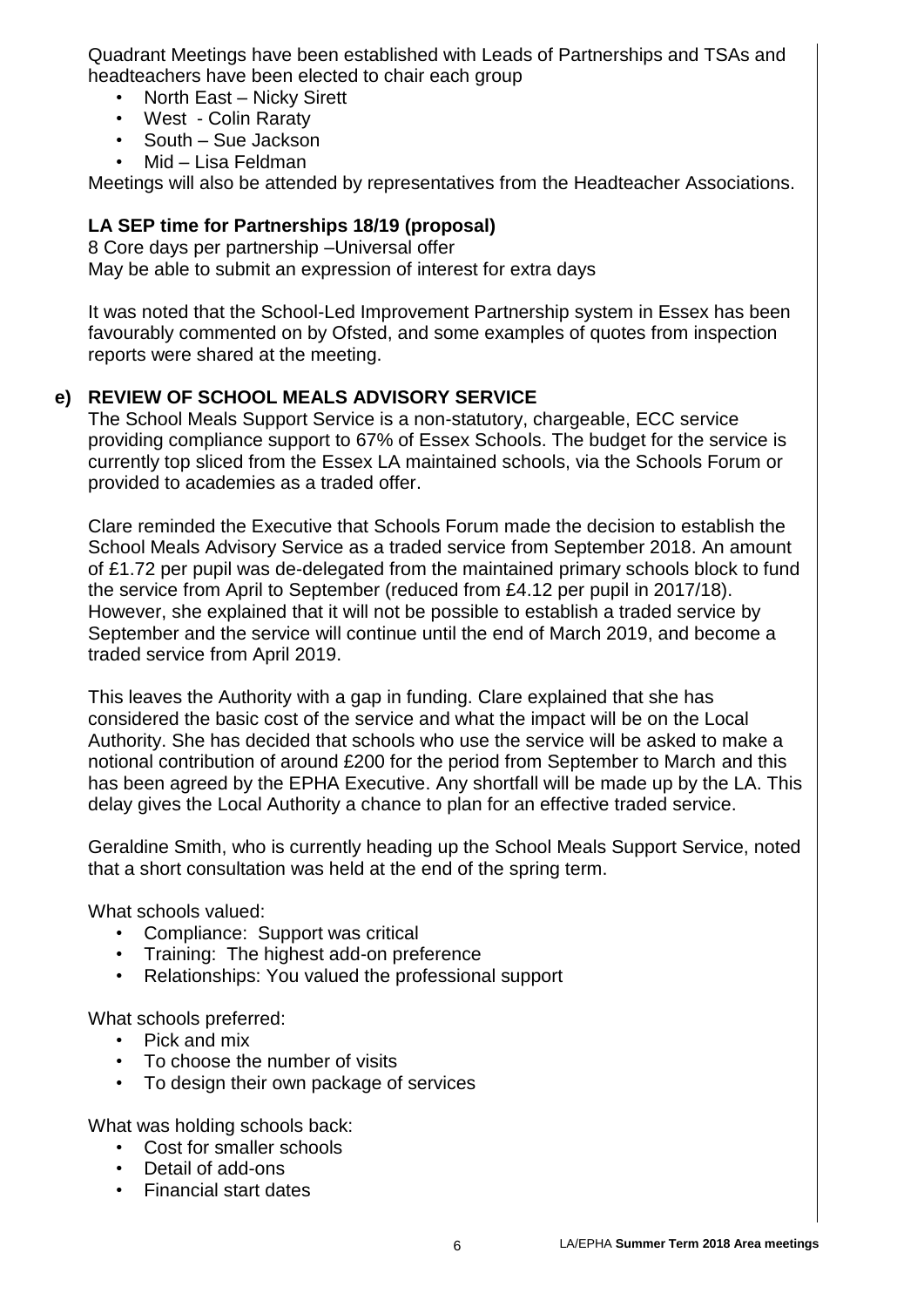# **Compliance**

All schools have a legal duty to ensure the food they prepare and serve, meets the necessary standards to protect consumers.

Schools are legally bound to provide meals to all Key stage 1 children (UIFSM) and other Free Meals Pupils (based upon pupil premium data).

Legislation in place that schools must work to is:

- The Food Hygiene (England) Regulations, 2006.
- EU Regulation No. 852/2004 on the Hygiene of Foodstuffs
- The Food Safety Act 1990
- The School Food Plan (School Food Standards 2015)
- Health and Safety at Work Act 1974

## **Schools need to manage**

- $\triangleright$  Effective and efficient service delivery
- $\triangleright$  Compliance (audit, record and review)
- $\triangleright$  Training by a competent trained person
- $\triangleright$  Changes to legislation
- $\triangleright$  Menu planning and food presentation
- $\triangleright$  Continuous service development and innovation
- $\triangleright$  Catering team development and performance
- $\triangleright$  Developing and driving meal uptake
- $\triangleright$  Business planning and financial efficiencies
- $\triangleright$  Supplier price negotiation and sourcing
- $\triangleright$  Kitchen design and development

# **Proposed offer for March 2019**

Geraldine shared a detailed proposed offer for the traded service in March 2019, including the pricing structure and numbers of visits allocated to a school. The decision has been taken to charge schools in bands, according to numbers on role. There was some concern about the increase in charges when a school tips into a higher bracket (e.g. a school with 99 pupils would be charged £400, while a school with 101 would be charged £700). Headteachers suggested that the band margins should be based on form entry plus a few – e.g. a one form entry school 210 pupils plus a margin – i.e. 220 pupils.

Geraldine agreed that this could be discussed further. The school meals headteacher advisory group, which met last year to discuss the proposals, will meet later in the term to discuss the proposals.

# **f) SEND STRATEGY UPDATE**

Ruth Sturdy, Schools Effectiveness Lead for Inclusion, reminded headteachers that the number one priority for the Local Authority this year is to achieve greater inclusion and effective support for children with special educational needs. A Headteacher Round Table has been established with a particular focus on the challenges of SEND in mainstream schools and with the aim of developing a mainstream strategy.

Progress so far

- The Essex Inclusion Statement has now been agreed by the Headteacher Roundtable, and the expectation is that all school leaders and their governors will sign up to the statement.
- Universal provision expectations ( minimum expectations) work beginninglinked to SEND strategy and using the current SEND provision guidance as a starting point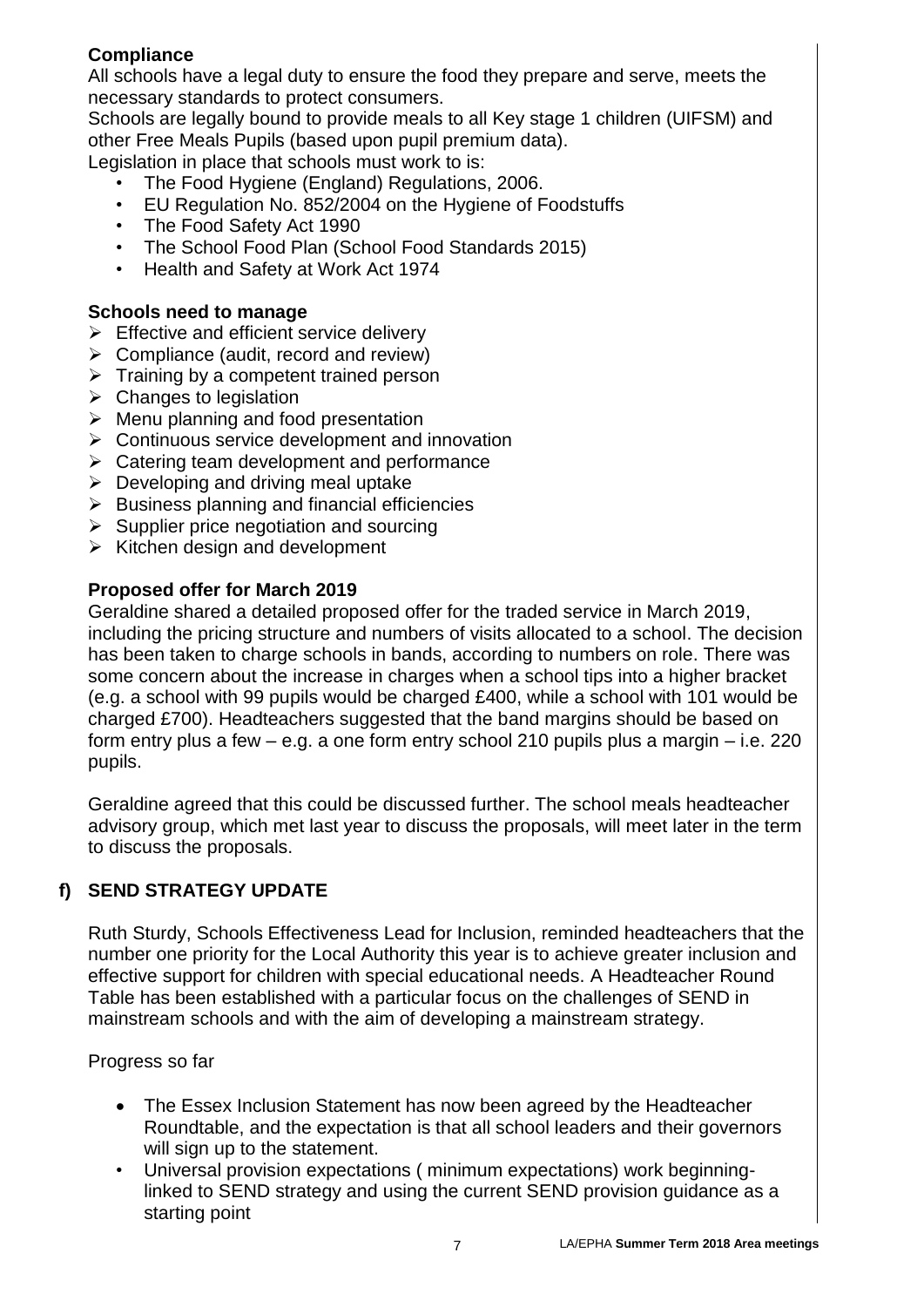- Outcomes Framework initial version complete and training programme being developed ready for roll out in September
- Partnership SENCOs identified- space for more there are about 30 across the county
- SEND Peer Review the one conversation about SEND- first training completed led by David Bartram OBE, pilot reviews taking place by the end of term. More free training to be delivered in September.
- Discussion about exclusions with ASHE and the start of a conversation with EPHA at EPHA Executive meetings.

#### **Exclusions**

Ruth acknowledged that it is a challenge to keep some young people in mainstream schools, and she accepted that headteachers have the right to exclude pupils. However, the LA wants to find out from schools what support they need to manage challenging children and, ideally, to avoid exclusion.

The ASHE Council discussed the issue of exclusions and came up with a number of proposals. These included:

- Develop a managed move protocol across the County including when they are appropriate, when they can be terminated, when pupils transfer to their new schools
- Protocol for when elective home educated children return to school
- Seek a commitment from schools to admit a pupil returning from a PRU, managed move or PR1's every time they use permanent exclusion
- Ensure county- wide data is made available at each EPHA meeting from the LA.
- There is a need to address social factors which are leading to exclusions gangs, county lines, drugs, knives
- Develop an expanded offer from PRUs outreach and short-turn around provision
- We need to review the arrangements for anxious school refusers and pupils with mental health needs
- We need transition plans for primary pupils in PRUs, GROW or those at risk of disengagement in Year 7
- Look at other models to learn from them and adapt them to our needs

#### **The following comments were made at the primary headteacher meetings: South**

- There is a need for mental health services in schools
- There is a need for staff support (supervision) when they are working with complex children
- Funding pupils with SEMH needs often need high levels of support and schools struggle to find this. It costs a lot when they are "holding" children while different provision is found for them
- The system plays on the morality of HTs- who worry about the impact of children with SEMH needs on others
- Mainstream schools are about education these complex pupils affect others and their education
- Quality first teaching is not going to solve some of the needs of our most complex children- sometimes it feels like people are saying it will
- Parents need support too
- Geography can affect whether agencies will get involved with a family (family moving from one LA to another due to eviction and no one taking responsibility for their needs)
- Funding for EHCPs the banding has resulted in reduced funding reduced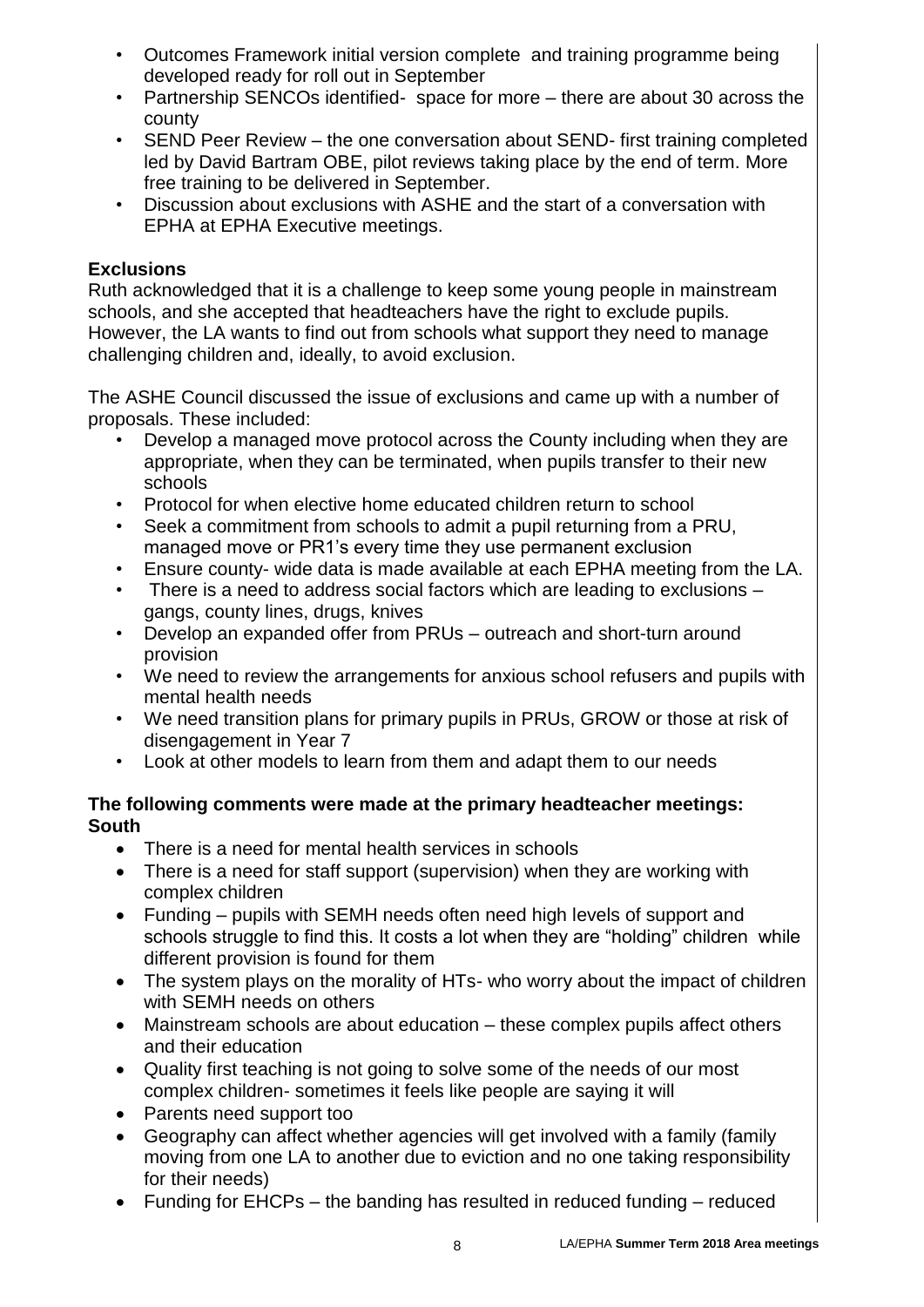support follows and then increased exclusions

- Limit to capacity in schools
- Complex SEMH needs has an effect on recruitment and retention- it's difficult to recruit staff and when you do they are often inexperienced and therefore do not have the skills to meet needs and they leave- cycle
- Need to invest more money
- There was a concern that at secondary school the pastoral support and care pupils get is not as good as at primary – significant numbers excluded in yr 7 – is this true?? Primaries say they know it's going to happen and to which pupils
- EWMHS "abysmal"

# **North East**

- Heads are desperate to avoid exclusions
- Need for an holistic approach to families not just the child
- Need more resources
- Complex ASC is a challenge often families have complex needs too- need more genuine expertise and funding
- KS2/3 transition secondary schools don't meet need and children are vulnerable
- No funding when the issues are social
- SAS needs to take account of context when placing pupils
- Outreach support from schools with expertise would be great we need practical support
- There are staff implications in meeting the needs of some pupils safeguarding complaints following some situations-
- Essex Steps got a positive mention
- Some of the situations all pupils witness are traumatic for them need access to counselling for them
- Early years are letting children down they are sending us children who are non-verbal and still in nappies
- There is a lack of identification of need at the earliest stages, including medical needs
- What are health professionals doing?

#### **West**

- Essex Steps effective intervention but very expensive to keep two trained people in school – it does lead to whole school approach though which means exclusions are decreased
- Concerns about Essex admissions not having enough information about pupils before they start in schools and so no time to plan for their needs. This can lead to a fixed term exclusion while schools try to re- group and plan for some complex pupils
- Mary Evans described a form she had from another LA which required comprehensive information about a child who was moving to their LA
- Concerns were expressed about other councils buying offices to turn into housing for families and that no planning had been possible for this as there did not seem to have been any communication about this to any services. This is putting a strain on schools as some of the children from these families have high levels of need
- There is sometimes tension between governors approaches to pupils with high levels of SEMH needs and HT's approaches
- It would be useful to have a "menu" of what support is available and where there are possible sources of funding for the work schools want to do. At the moment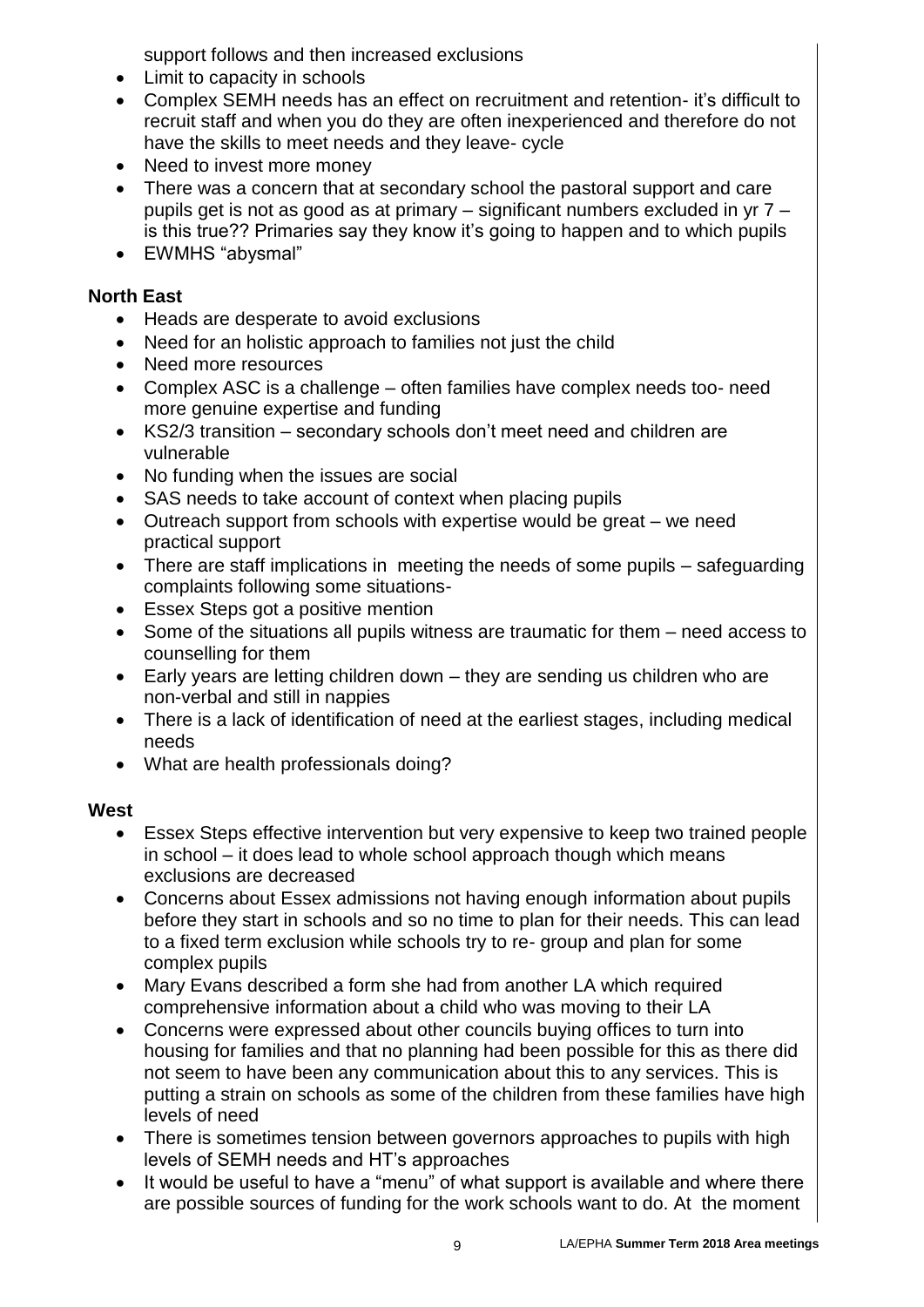it's not information everybody has

- Suggestion that we adopt the Suffolk model of half termly "clinics" where schools can present cases and get support and advice
- Concerns expressed about the transition from Primary to Secondary school and the increase in exclusions which were seen to be related to changes in support offered
- Concern that information from primary schools was not being shared and that class teachers were unaware of the needs of pupils as a result. This is leading to them not being aware of the barriers to learning and not planning to remove them

## **Mid**

- A lot of SENCos (and support staff) are delivering excellent intervention, nurture and support groups. Where schools struggle is managing the Band 4 children, who need intensive support, are often aggressive. GROW provision is effective, but numbers are extremely limited.
- There are inconsistencies across schools around how much they will tolerate. One head said that the only time he got a reaction (and support) from the LA was when he threatened permanent exclusion.
- Fixed term exclusion gives brief respite to staff and other pupils but doesn't help or address the problems that the excluded child has.
- There is very little therapeutic help available
- Advice from different teams, e.g. Statutory Assessment Service, Specialist Teacher Team, differs and is sometimes contradictory.
- No doubt that the LA wants to improve things, but the available support just isn't there. Schools need funding and resources to provide the support that these children need; there is very little choice for parents.
- One head noted that her school is well-supported by SEN, but she is frustrated by having to "prove" what is SEN and what is SEMH. Lack of trust in the professional understanding and experience of school staff.
- One headteacher has just had to go through a tribunal which has cost the school £10k, and with no support from SAS
- Schools want more support and decisiveness from the LA when giving parents advice. They understand the right of parental choice, but noted that there seems to be a reluctance from the LA to state any view, so parents are getting mixed messages about what provision is suitable for their child
- Parents who work with the school to support their child make a huge difference to how problems can be addressed
- Problems are not identified early enough there are an increasing number of very young children with significant problems
- When excluded pupils transfer to secondary, schools are often not given sufficient information to ensure effective transition

#### **g) SCHOOLS BROADBAND – REVIEW OF SERVICE**

Sean Russo, Traded Development and Commercial Development Team Relationship Manager, was welcome to the meeting. Clare noted that there is recognition that the service needs investment and as schools have bought into Schools Broadband for the next two years through de-delegation of funding, it is essential that the best offer and service is provided.

Sean explained that the Traded Development and Commercial Development Team has been asked to review the service as a commercial proposition.

They are asking some fundamental questions;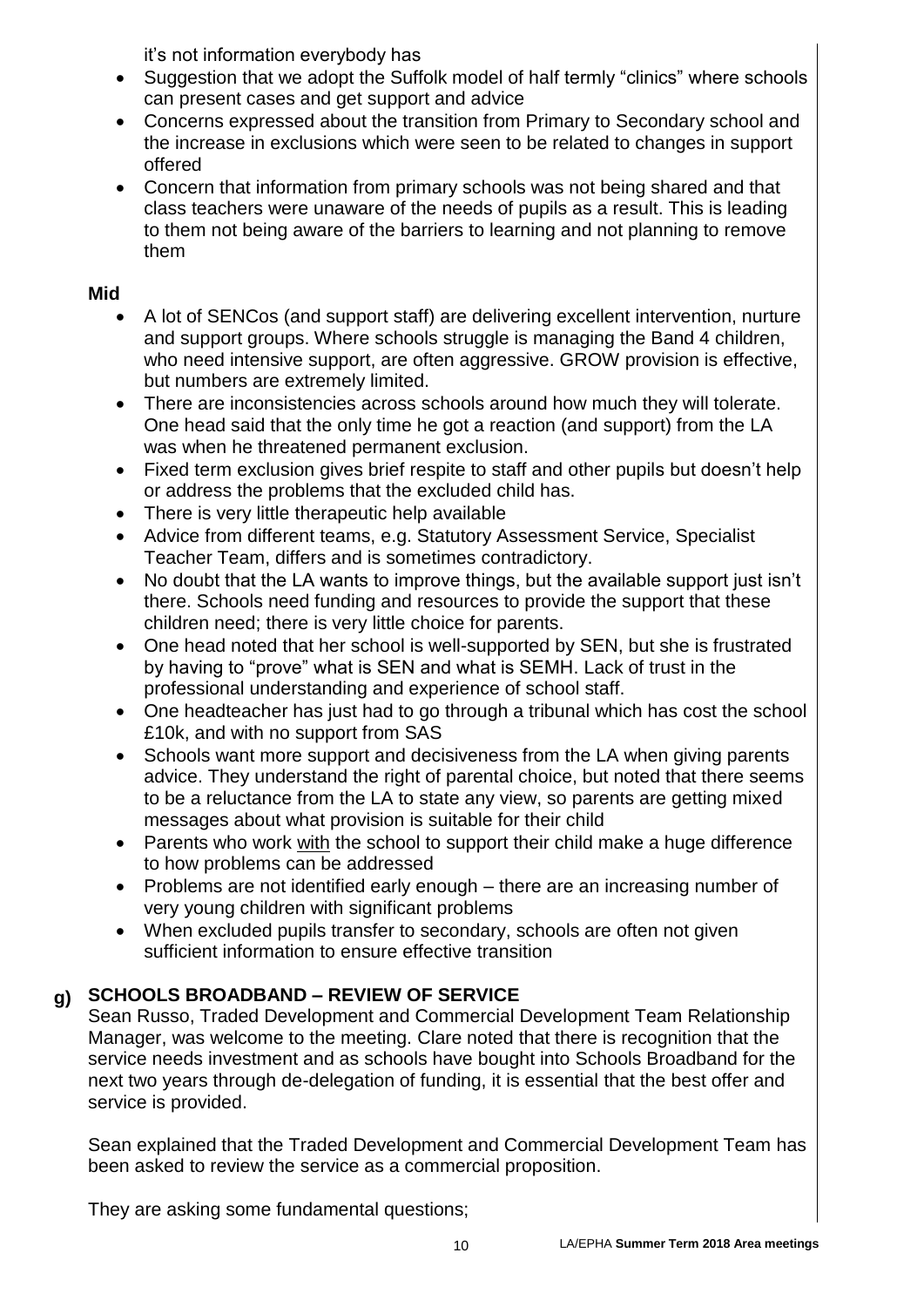- Are the customers happy?
- Would they purchase this service by choice?
- Is the pricing clear?
- Do customers understand what is being provided?

Sean stated: "Unfortunately, we didn't see a very positive picture! Interestingly, we noted that an independent review in 2016 suggested that the service **does** provide value for money, but to be honest if customers don't think so then that's almost irrelevant.

We admire the principle of making broadband affordable to **all** schools, and ensuring rural schools can afford the service, and agree this is one which should be held at the **heart** of the offer. However, we don't understand the pricing. So, whilst we're still in the early stages, we're trying to explore how we can introduce clear and fair pricing. After all, we assume you don't get additional funding if you're further away from an exchange, so how can we make sure that you're not paying disproportionately more than a school which happens to be right next to an exchange?

We also want to understand the barriers schools are having, to see how we can put in place measures to address these.

That's it, it's a simple commercial proposition…. I have left business cards on the table outside if anyone wants to get in touch directly. Once we've worked up a proposition we'd love to be able to test it with you, so please do get in touch if you don't mind being a sounding board. **Thank you."**

Sean asked headteachers to contact him with comments and suggestions at [traded@essex.gov.uk](mailto:traded@essex.gov.uk)

The Schools Forum Broadband sub-group will meet on 27<sup>th</sup> June to discuss the proposition further.

# **4. MANAGING ADMISSIONS TO GROW AND ENHANCED PROVISION**

#### **South meeting**

Steve Phillips, head of CSS attended the South meeting to inform headteachers about future admission to enhanced provisions.

As from September 2018, the Primary SEMH Panel will become the sole referral route to the existing expanded Primary Enhanced Provisions in the South of Essex and for Primary aged Positive Referral places at The Children's Support Service (CSS).

The Enhanced Provisions aim to support pupils to improve their behaviour and engagement by working directly with the young person at an Enhanced Provision and then reintegrate them successfully back into their school after an agreed amount of time (no longer than 3 terms). These places could be full or part time. A CSS Positive Referral has the same aims but results in the pupil being reintegrated into a different school at the end of their placement.

The Enhanced Provisions are:

• The Re-Start Unit (KS2) at Canvey Junior School

[GemmaBurton1@canvey-jun.essex.sch.uk](mailto:GemmaBurton1@canvey-jun.essex.sch.uk)

• The Arc (EYFS and KS1) at The Ghyllgrove Infants School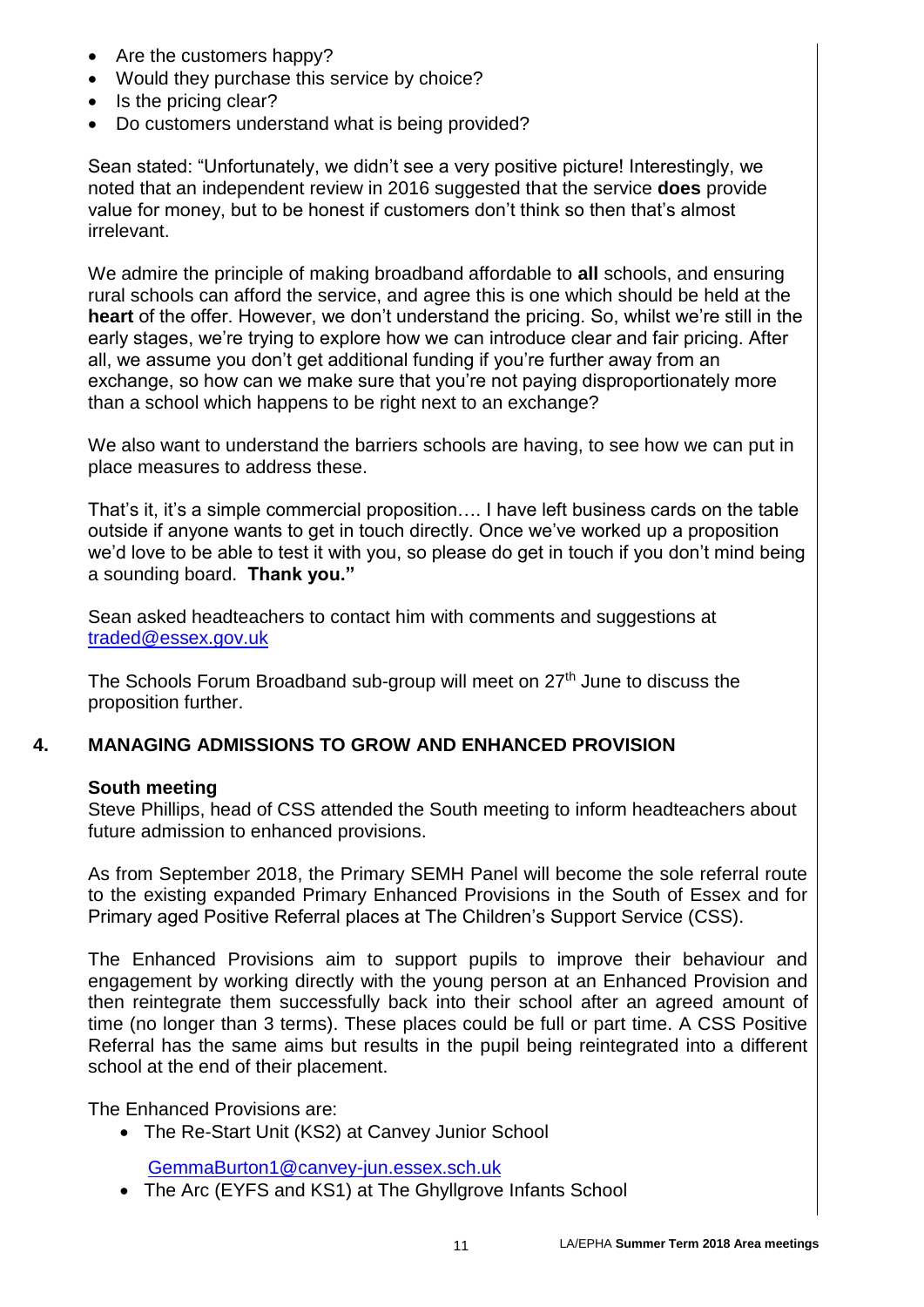[lisapatmore@ghyllgrove-inf.essex.sch.uk](mailto:lisapatmore@ghyllgrove-inf.essex.sch.uk)

• The Atrium (KS1 and KS2) at The Hearts Academy

[a.cansdale@heartsacademy.uk](mailto:a.cansdale@heartsacademy.uk)

For more information about these provisions please contact them directly using the email addresses above. For information about CSS Positive Referrals please contact [Steve.phillips@css-essex.co.uk](mailto:Steve.phillips@css-essex.co.uk)

**The SEMH Panel** itself consists of staff from the Enhanced Provisions, the Local Authority, CSS, the Educational Psychology Service, the Specialist Teacher Team and representatives of Primary Schools.

The Panel offers a continuum of support to primary schools in the South of Essex aiming to:

- Ensure the effective use of places at the Enhanced Provisions in the South of Essex and at CSS, by ensuring a transparent and rigorous referral process involving a consensus of opinion between the Provisions, other professionals and the Local Authority.
- Increase the capacity and ability of primary school staff to assess, understand and work effectively with their pupils by offering advice and signposting schools to appropriate support.

It is not expected that pupils with EHCPs will be presented at the Panel unless there is a clear and time limited piece of work identified for the Enhanced Provision or CSS to undertake with the child. Any such referral must have support from the Statutory Assessment Service. Not all children will be shortlisted, but the panel will produce an action plan for every pupil who is referred.

Local Authority referrals to the provisions will be referred to the Panel in the interests of transparency although these may have been agreed in advance as they are likely to be pupils without appropriate provision, or pupils who have been permanently excluded from school.

The Panel does not replace or change the referral process for any other service i.e. the E.P Service, Specialist Teacher Team or The Statutory Assessment Service.

To access support from the Panel please complete the referral form on the back of this page and email it to [Steve.phillips@css-essex.co.uk](mailto:Steve.phillips@css-essex.co.uk) and [Janice.edwards@css](mailto:Janice.edwards@css-essex.co.uk)[essex.co.uk](mailto:Janice.edwards@css-essex.co.uk) or contact Steve on 07484 083863 with any questions or queries. If appropriate you will be contacted for further information and invited to present/discuss the pupil at the next available panel meeting. Panels are held every three weeks at the CSS Daws Heath Centre.

Additional referral forms will be required to be completed if a pupil placement at CSS or an Enhanced Provision is agreed at the Panel.

The fee for a placement at an Enhanced Provision or CSS is based on pupil AWPU and transport is arranged and agreed by the referring school, parents and the identified provision.

#### **North East and Mid meetings**

Steve Whitfield attended the West and North East meetings to inform headteachers about the admissions to GROW. He stated that conduct in the early years is the most reliable indicator of how children will behave and succeed in school.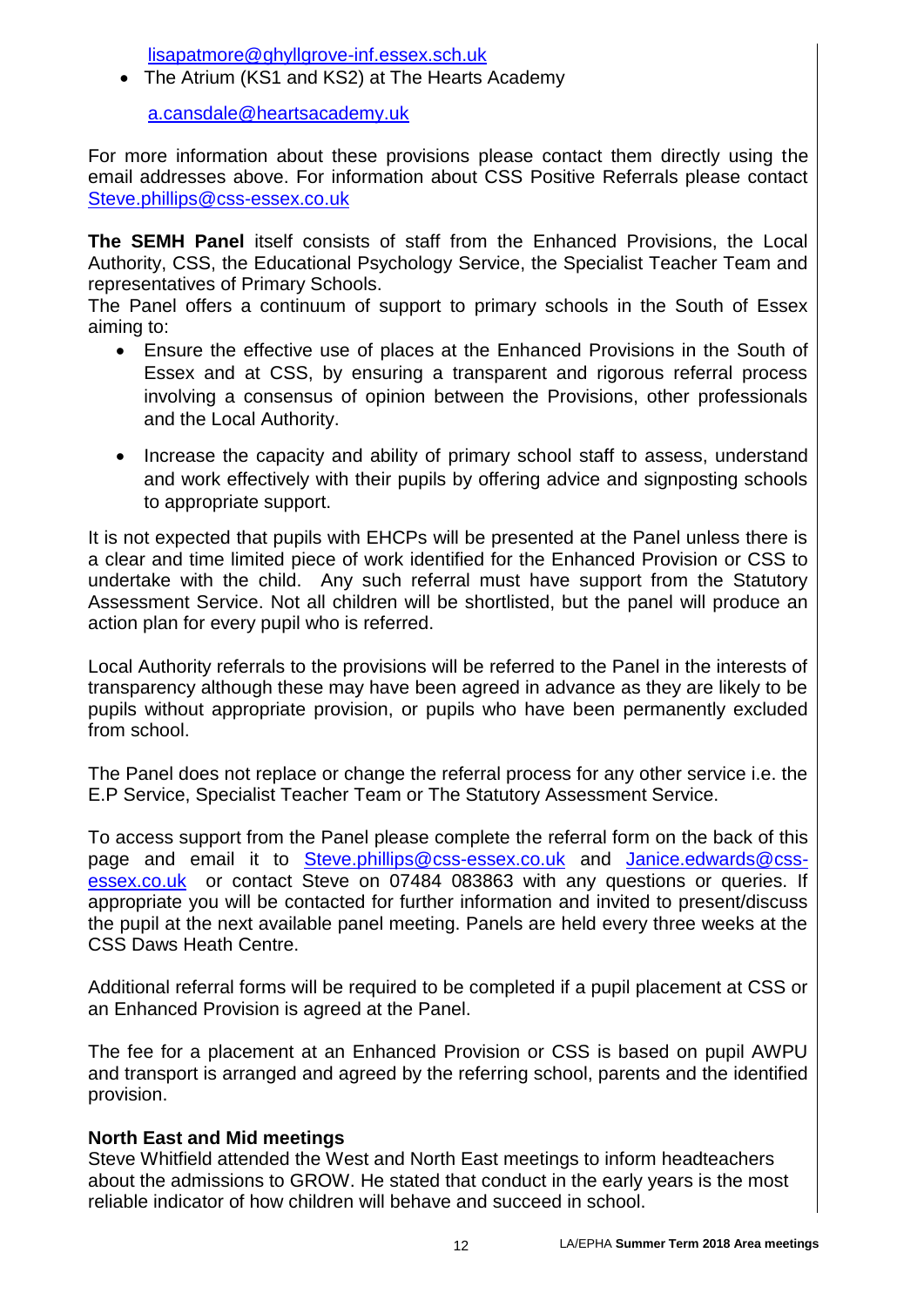Learning over the past years

#### • **Challenges and tensions about referrals**

- high demand and how to prioritise; school and LA referrals
- what happens when there is no space- waiting lists don't seem to work
- how do we really know a referral is appropriate
- how to engage in meaningful partnership and maintain parental confidence in the partnership

#### • **How to create a system that**

- is fit for purpose
- has a flow through it
- is fair and transparent
- **How to attract the staff to join the teams**
- this is work that demands special qualities
- supported thorough training and effective support
- providing a career path for these people

#### **Working in partnership with North East Essex Cooperative Academy (NEECA) Why?**

- the children often have the same profiles and same needs
- peer support and review
- to increase capacity
- to create and enable flow through the system; enabling and preparing children to find a way back into their own communities
- to enable children to have a roll status

Referrals are from NEECA, Wells Park, Statutory Assessment Service, and from schools.

Where do pupils move on to?

- Referrals from mainstream are always within a partnership- the child will remain on roll and will return to the school
- Referrals from NEECA always need an exit at commencement- we thus need willing partners to give the children another chance
- Referrals from Wells Park normal exit is the mainstream secondary but not always
- Referrals from LA SAS normal exit is the GROW mainstream provision

# **5. ESSEX STEPS**

Joel Shaljean attended the meetings to give information about Essex Steps.

- To date staff from over 350 settings have received Step On training in Essex.
- 75 Special School Tutors trained
- 60 Mainstream Tutors trained
- Up to 90% restraint reduction in settings
- Consistently significant improvement in confidence following training

From now on training will be delivered by training staff to become Steps Tutors. This training will enable staff to become a Steps Tutor to provide 'Step On' training and consultancy to staff within their own setting. Settings are encouraged to build a small team with a minimum of two tutors. These tutors can work together to continually influence practice as well as maintain 'STEP ON' certification within their setting. The course provides the Essex Steps product to staff who already have a therapeutic attitude to children, an ability to present and an aptitude to efficiently acquire the Essex Steps skill set.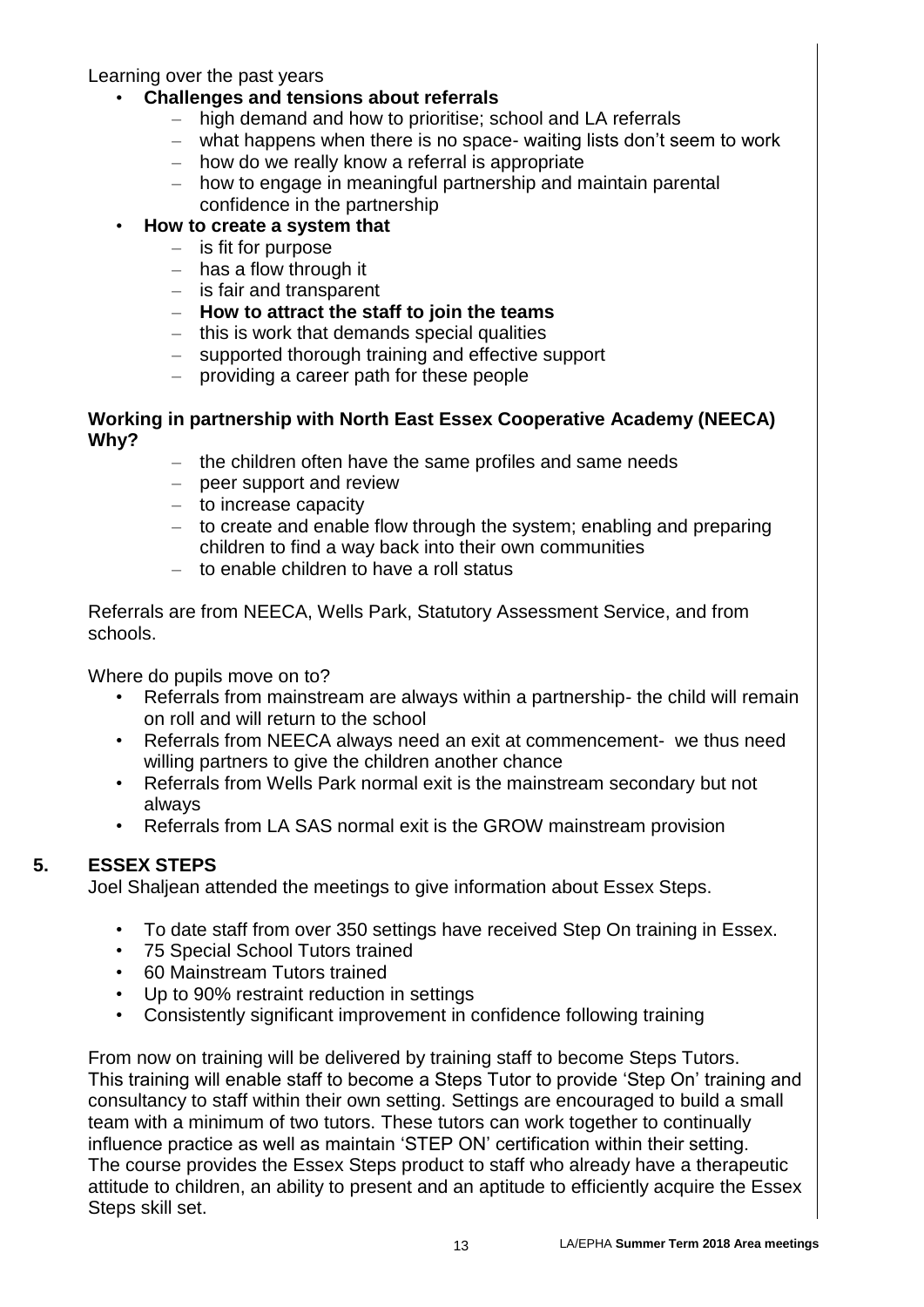Essex Steps tutors are certificated to be a resource for the setting in which they work. Tutors are not certificated to provide training or consultation on a voluntary or paid basis outside of their own school setting.

The presentation provides dates for Tutor training and for the quadrant meetings. For all bookings please contact:

[essexsteps@esset.org.uk](mailto:essexsteps@esset.org.uk)

Also see [www.esset.org.uk](http://www.esset.org.uk/) for all info related to courses next year, including refresher training for existing tutors

The full presentation is available on the EPHA website <https://essexprimaryheads.co.uk/meetings/termly-area/composite/>

Joel referred to the 2016 DfE guidance -Mental health and behaviour in schools – available on the EPHA website

#### **6. VIRGIN CARE/BARNADO'S CONTRACT WITH SCHOOLS**

West and Mid meetings Celena Saddington – Quadrant Manager West Kate Walder – Deputy Manager Mid Essex

On 01 April 2017 and following a public competitive tender process by Essex County Council (ECC) and West Essex Clinical Commissioning Group (WECCG), Barnardo's as a sub-contractor to Virgin Care Services Ltd (VCSL) commenced a new contract to deliver an integrated pre-birth to 19 Child and Family Wellbeing Service. In doing so, Barnardo's and VCSL took over the employment of around1300 staff from 10 different organisations. The range and the quality of service provision varied as did the skills, competencies, training and job role definition of the combined workforce.

#### The **Contract combines**

- 0-5 Healthy Child Programme includes Health Visiting,
- 5-19 Health Child Programme Includes School Nurses,
- Healthy Schools Programme-Improving health & well-being of children in school
- Family Nurse Partnership (FNP)model
- Support for young mums with their first child
- Sure Start Children's Centres Community based support for children and families

Critical to the successful delivery of the proposed new service is the integration of resources to deliver a range of activities that were historically and traditionally carried out in isolation by social care and third sector staff from children's centres and by health staff from health visiting and school nursing teams. The new service delivery model is based on the integration of the services and the creation of new multidisciplinary 'Healthy Family Teams' (HFTs) which will be centred around specific secondary schools, feeder primary schools, nurseries and local communities. Staffing within each HFT will include a mixture of professionals working from pre-birth to 19 from both Barnardo's and VCSL. The aim is to create a "service without walls".

Each quadrant includes Healthy Family Teams operating from hubs, comprised of:

Integrated teams- Quadrant Managers South - Nikki Lee North East - Lizzie Kingsford West - Celina Saddington Mid - Zoe Oddy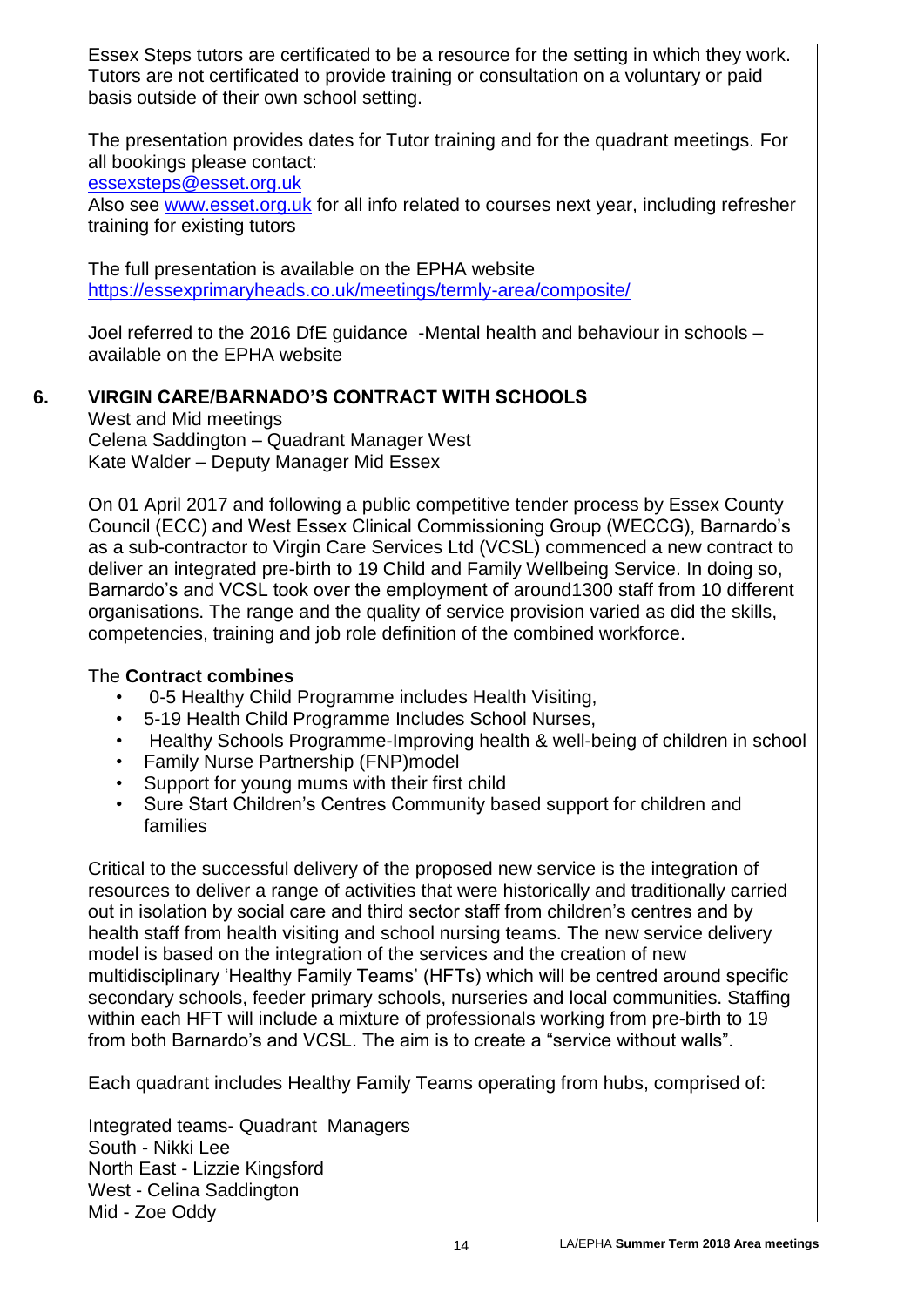Each Quadrant Team Manager also has a specialism; Zoe Oddy focuses on schools, school readiness and healthy schools, while Nikki Lee focuses on Early Years 0-5 and health visiting.

- Healthy Family Team Leaders (from Barnardo's and Virgin care)
- 1 Hub Coordinator
- School nurses, Children and young people practitioners(schools), Community Development Workers Neighbourhood and Schools, Health Visitors, Healthy Family support workers Healthy family support assistants, public health specialists

The service also manages the Essex Healthy Schools Programme, a school health improvement strategy which builds on the commitment within Essex schools to better the health and wellbeing of children and young people.

They provide a strategic framework for schools to reflect on the relationship between health and achievement. This maximises the potential for development and innovation at a local level to improve health and wellbeing.

Universal delivery, EYFS, Key Stages 1 and 2

- School Entry New Parent talks
- School Entry Health Assessment: Vision screening, NCMP and hearing on request
- Link Practitioner
	- Termly Visit
	- Public Health Information, Advice and Guidance
		- *Urgent Medical Advice call 111*
- Link Healthy Schools Engagement worker, to provide support with population needs assessment and response.
- YR 6 NCMP
- YR6 Transition Talk
- Public Health Information (linked to National Health Promotion Calendar) provided to Schools for circulation
- Accessible community drop-ins within ALL Family Hubs and Delivery Sites

Community based services include

- Centres)
- Community Paediatric Services Dietetic service
- Speech and Language Therapies Allergy service
- 
- 
- Community Children's Nursing Paediatric Liaison Health Visiting **Services**

• Prebirth to 19 (25) The Family Hubs (previously Childrens

• Physiotherapy **Continence service** • Occupational Therapy Specialist School Services

Virgin Care/Barnado's also offers free PSHE training and resources in response to identified public health need (based on their Key Performance Indicators).

Headteachers had some concerns about the training on offer, particularly around PSHE and transition, which they felt schools already manage well; there was a feeling that this training is being duplicated, and the valuable time of health professionals is being taken up delivering this training. It was argued that what schools want and need from the health professionals is specific training about how to manage children with health issues, including asthma, epilepsy and, in particular, Epipen training. One headteacher in West expressed his worry and disappointment that school nurses no longer offer Epipen training to all staff in schools; he argued that, although a small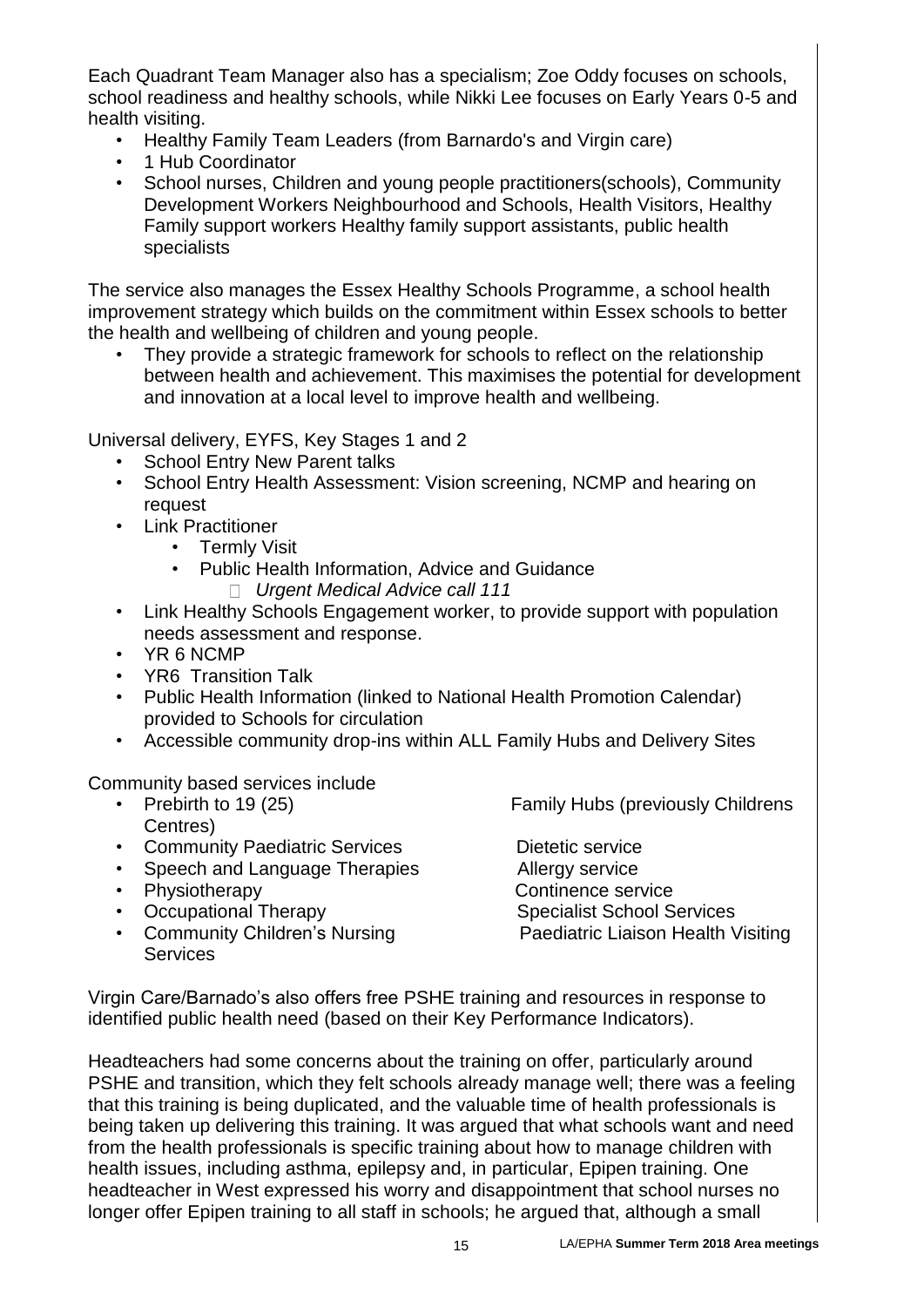number of staff in a school can be trained, this may not prevent a serious tragedy if trained staff are not available in the event of an emergency.

Another concern was expressed, that the majority of school nurse time is taken up with attending Child Protection conferences.

It was **AGREED** that these concerns should be discussed with managers at Virgin Care/Barnado's.

#### **7. EVOLVE INTERVENTION**

Emma Prince, Helen Prince and Phil Turner attended the meetings to give information about Evolve Intervention alternative provision service.

The service offers offer one-to-one mentoring, coaching and tuition as well as group work, training and consultancy. The coaching and group work interventions usually run for at least 6-8 weeks but can be tailored to a school's requirements. Mentoring is designed to be a longer term intervention so that the child or young person can truly benefit from building a strong working relationship with their mentor and have a developmental focus. All Evolve Intervention practitioners are fully insured and enhanced DBS certified.

The service has been founded to meet the needs of the growing number of children and young people aged 8-18 who are struggling without support. Their practitioners are highly skilled and trained professionals who are totally dedicated to improving outcomes for children. Their experiences in schools and other settings have highlighted the huge increasing deficit in intervention provision.

Evolve accepts referrals from any professional working with children or young people, such as teachers, pastoral workers, social workers, local authorities, and so on. They will come to the setting to work with the child/ren referred to them; this approach permits us meet with the children in a familiar environment and enables us to continue to be cost effective in times of restricted budgets. They can also offer training and consultancy for your staff and settings in a number of areas linking to effectively supporting children and young people.

More information, including how to make a referral are on the Evolve Intervention website <https://www.evolve-intervention.com/>

#### **8. DATES AND TIMES OF FUTURE MEETINGS**

#### **Area Heads Meetings**

Autumn term 2018

| N-EAST       | Wednesday 7 November  | <b>Weston Homes Community Stadium</b> |
|--------------|-----------------------|---------------------------------------|
| <b>SOUTH</b> | Thursday 8 November   | Holiday Inn, Basildon                 |
| <b>MID</b>   | Wednesday 14 November | <b>Chelmsford City Football Club</b>  |
| <b>WEST</b>  | Thursday 15 November  | Weston Homes Business Centre, Takeley |

Spring term 2019

| N-EAST       | Wednesday 6 March  | <b>Weston Homes Community Stadium</b>        |  |  |  |  |
|--------------|--------------------|----------------------------------------------|--|--|--|--|
| <b>SOUTH</b> | Thursday 7 March   | Holiday Inn, Basildon                        |  |  |  |  |
| WEST         | Wednesday 13 March | <b>Weston Homes Business Centre, Takeley</b> |  |  |  |  |
| MID          | Thursday 14 March  | <b>Chelmsford City Football Club</b>         |  |  |  |  |
|              |                    |                                              |  |  |  |  |